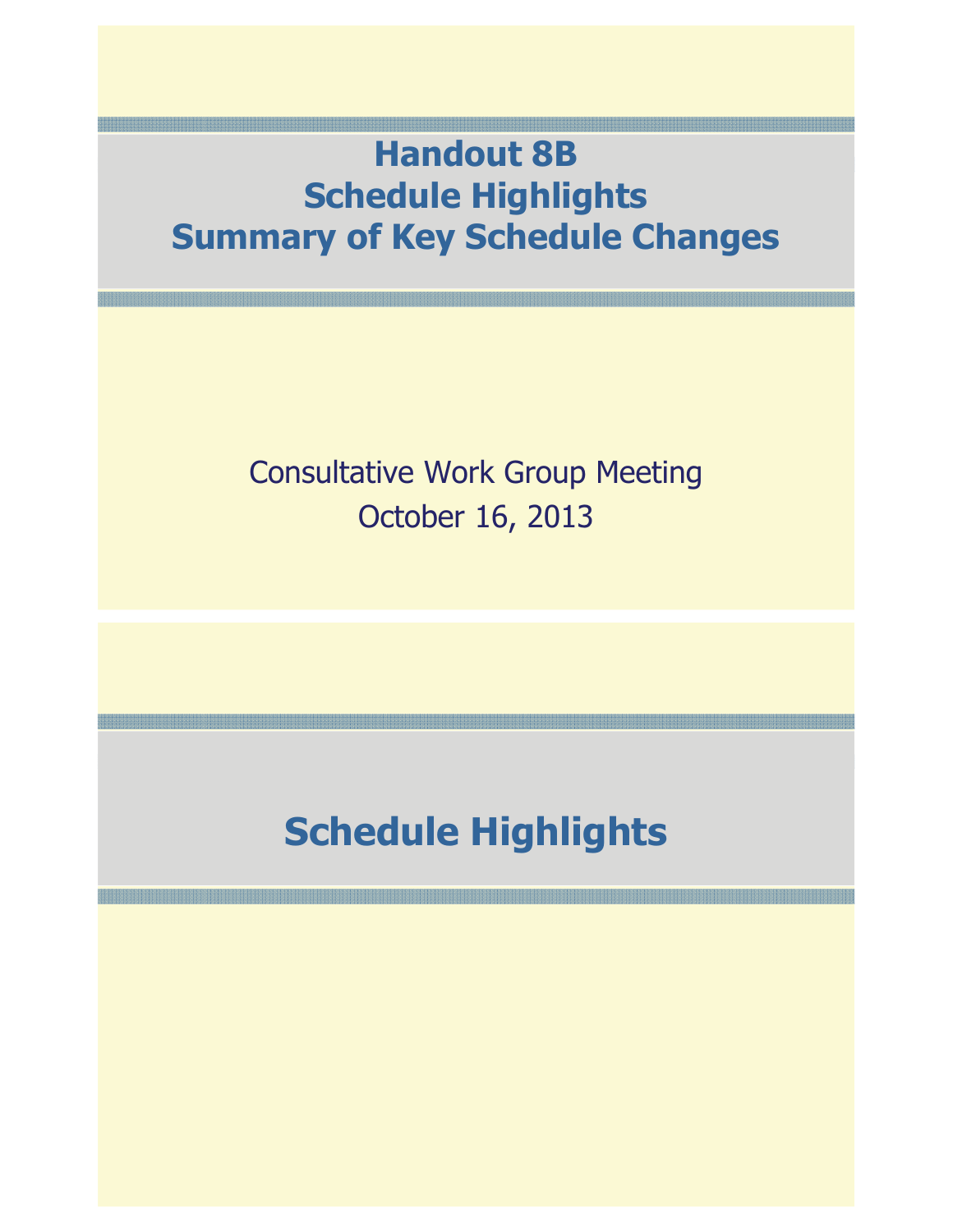## **Groundwater Remedy Design**

- Met with the Water Boards on April 25, 3013 on the need for treatment of HNWR-1 water – awaiting decision from State Board
- • Intermediate (60%) Design
	- $\checkmark$  PG&E submitted intermediate design 4/5/13
	- $\checkmark$  Site visit to facilitate review 4/18/13
	- $\checkmark$  Stakeholders review 4/9 to 8/8/13
	- $\checkmark$  Tribal consultation 4/25 to 8/8/13
	- $\checkmark$  Agencies provide comments/direction to PG&E 8/23/13
	- $\checkmark$  Comments resolution 8/23 through 12/19/13

### **Groundwater Remedy Design**

- Intermediate (60%) Design
	- $\checkmark$  Comments resolution meetings with Tribes/Stakeholders
		- $\checkmark$  September 9/5 (web conf.), 9/17-18 (face-to-face)
		- $\checkmark$  October 10/4 (web conf.), 10/16-17 (face-to-face)
		- $\checkmark$  November 11/5 (web conf.), 11/19?-20 (face-to-face)
		- $\checkmark$  December 12/4? (web conf.)
	- $\sqrt{P}$  PG&E sends Final RTCs to Agencies/Tribes/Stakeholders 12/11
	- $\checkmark$  Agencies/Tribes/Stakeholders review Final RTCs 12/11 to 12/18
	- $\checkmark$  Comment resolution complete 12/19/13 (target)
- Pre-final (90%) Design  $\checkmark$  PG&E submits design – 6/2/14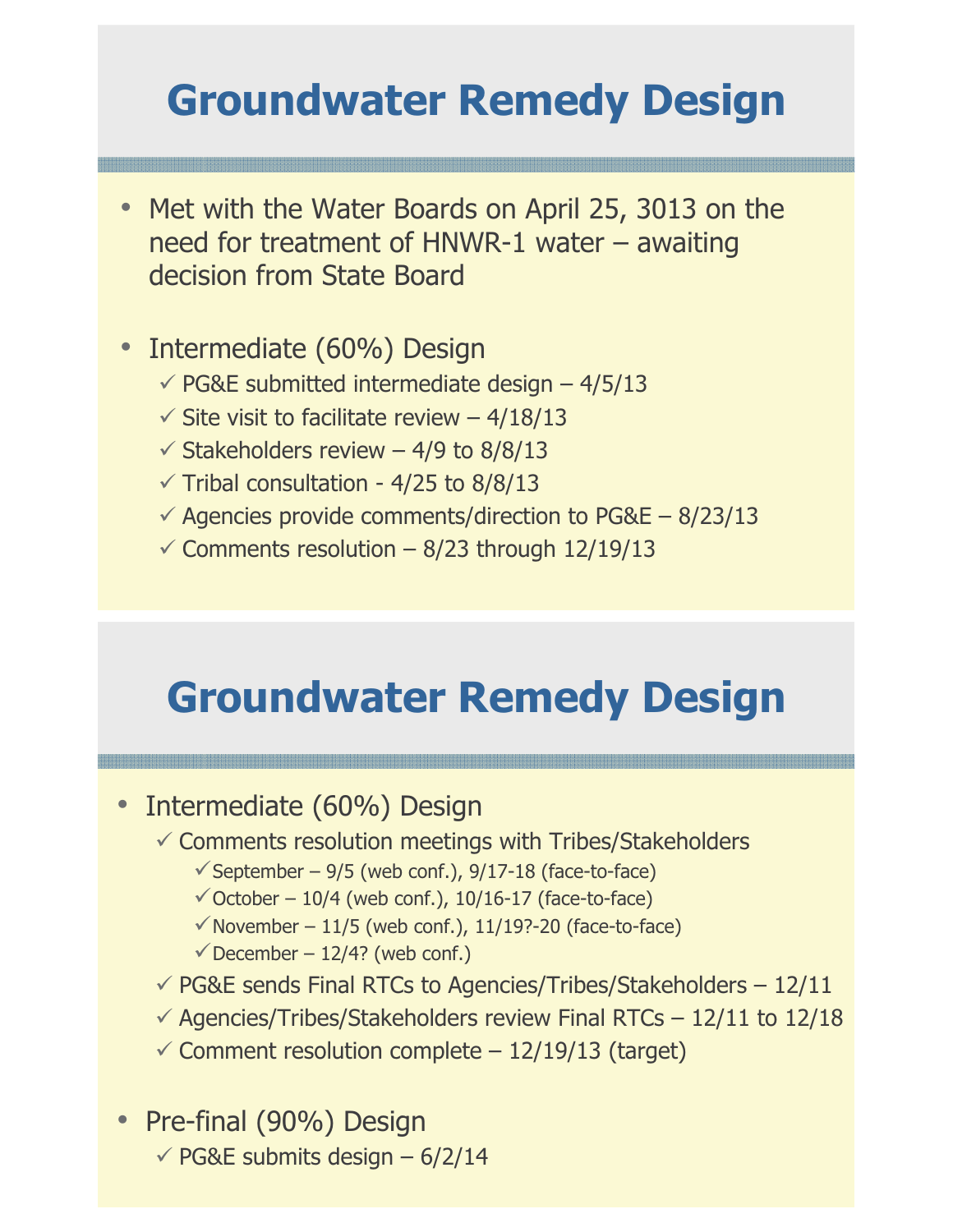## **Groundwater Remedy Design**

#### •Alternative Fresh Water Source Implementation Plan

- $\checkmark$  PG&E submitted Implementation Plan 11/20/12
- $\checkmark$  Tribal Consultation 11/21/12 to 1/9/13
- $\checkmark$  CWG/TWG review/comment 11/21 to 12/17/12
- $\checkmark$  DTSC review/comment 11/21 to 12/21/12
- $\checkmark$  DOI review/comment 11/21/12 to 1/9/13
- **Response to Comments (RTCs)/Comment Resolution**
	- Agencies/PG&E resolve comments  $-1/3$  to  $1/11/13$
	- Submitted Revised Implementation Plan including RTCs 1/28/13
	- Consultation meeting with Tribes  $-3/13/13$
	- DOI issued direction to PG&E 3/26/13
	- Prepare/submit RTCs  $-$  3/27 to 5/2/13
	- $\blacksquare$  Meeting to discuss RTCs 5/14/13, 5/21/13
	- Completion of Comment Resolution 5/31/13
	- **Submit Final Implementation Plan with RTCs 7/19/13 (redline), 8/2/13 (clean)**
- $\checkmark$  **CEQA Review** 11/16/12 to 9/4/13
- **DTSC/DOI approved Implementation Plan**  9/4/13

## **Groundwater Remedy Design**

- Implementation of Alternative Fresh Water Source **Evaluation** 
	- $\checkmark$  Field Implementation 10/2/13 through 12/20/13 est.
	- $\checkmark$  Data Call #1 to discuss exploratory data  $-11/4/13$
	- $\checkmark$  Data Call #2 to discuss data summary/path forward 1/7/14
	- $\checkmark$  Summary Tech Memo 3/10/14
	- $\sqrt{\text{DTSC}}$ DOI provide direction on freshwater source  $-3/24/14$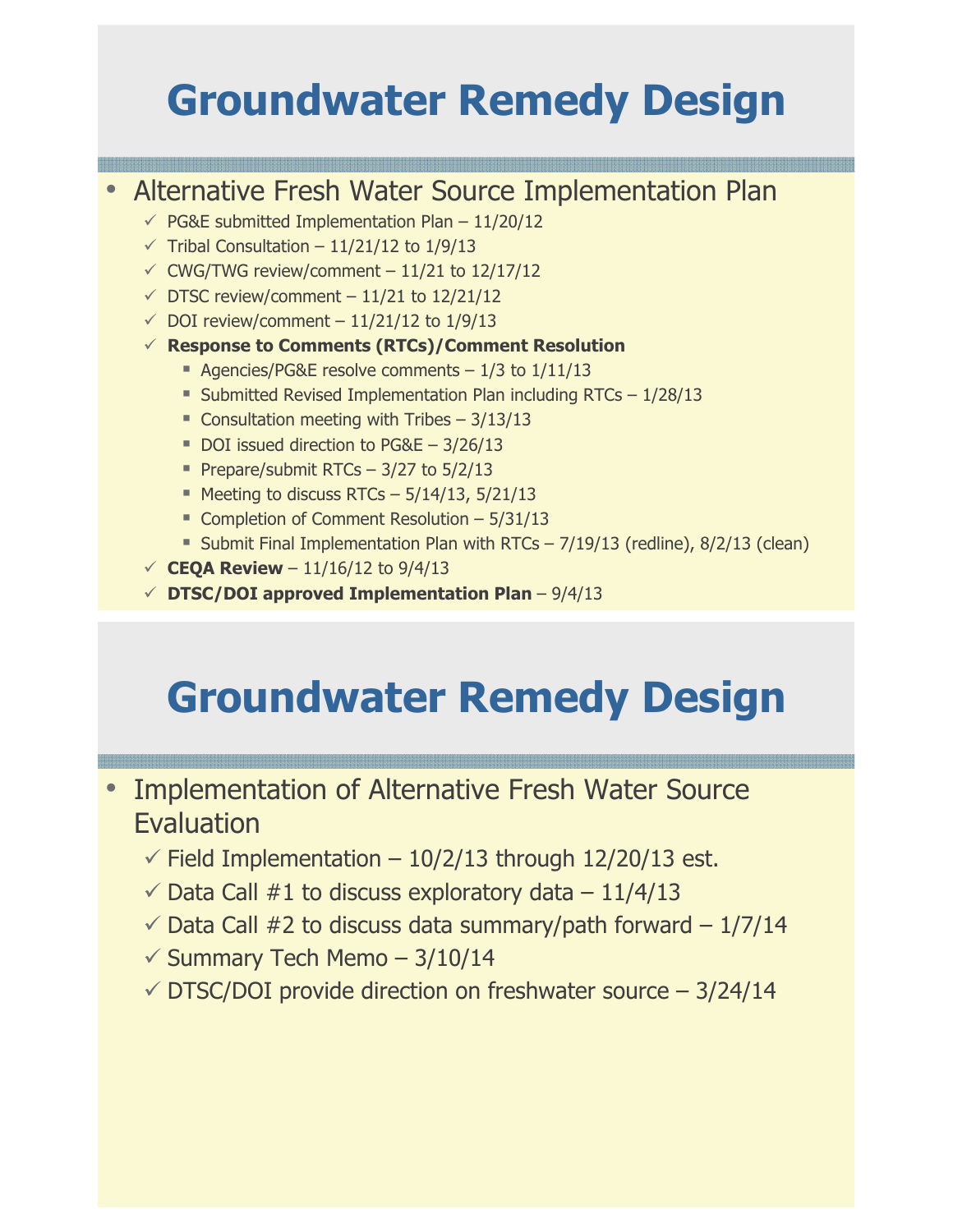# **Soil Activities**

- Soil RFI/RI work plan
	- $\checkmark$  PG&E submitted final work plan 1/14/13
	- $\checkmark$  CEQA review 11/12/12 to 8/22/14
	- -Agencies approve Soil Work Plan anticipated 8/22/14
- Work Plan Implementation
	- $\checkmark$  Field Implementation/Data Analysis August 2014 through August 2015
- Reporting
	- -RFI/RI Volume 3 Target start August 2015
	- $\checkmark$  Soil Risk Assessment Target start July 2016

## **Soil Activities**

- • Addendum to RFI/RI Volume 1 Report
	- -PG&E submitted draft report 3/26/13
	- $\checkmark$  CWG/TWG/Tribes review 4/9 to 9/9/13
	- $\checkmark$  Agencies review 4/9 to 9/9/13
	- $\checkmark$  RTCs/Comment Resolution 9/9 to 12/12/13
	- $\checkmark$  Submit final report target January 2014

 $\checkmark$  Agencies approval – anticipated January 2014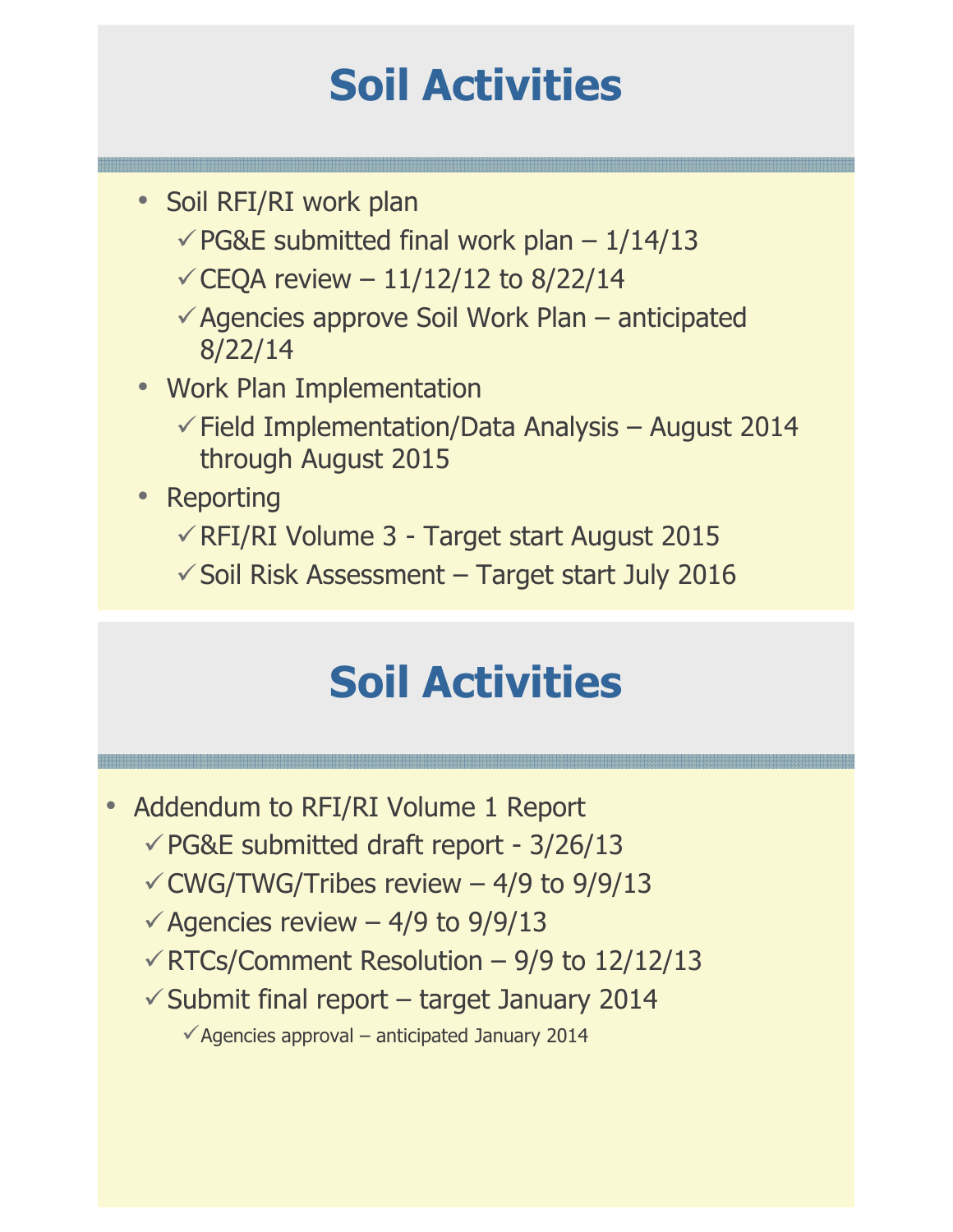### **Risk Assessment Work Plan (RAWP) Addendum II**

- Submitted RAWP Addendum II TM: 1/25/13
	- $\checkmark$  CWG/TWG/Tribes/Agencies review TMs:  $1/30 4/30/13$
	- $\checkmark$  Prepare/submit RTCs: 5/1 6/12/13
	- $\checkmark$  DTSC send RTCs to Tribes 6/24/13
	- $\checkmark$  Scoping meetings to finalize scope for RAWP Addendum II: 9/19-20
- •Submit Draft RAWP Addendum II: Target May 2014
- • Submit Final RAWP Addendum II: Target November 2014  $\checkmark$  Agencies approval – anticipated December 2014

# **Summary of Key Schedule Changes**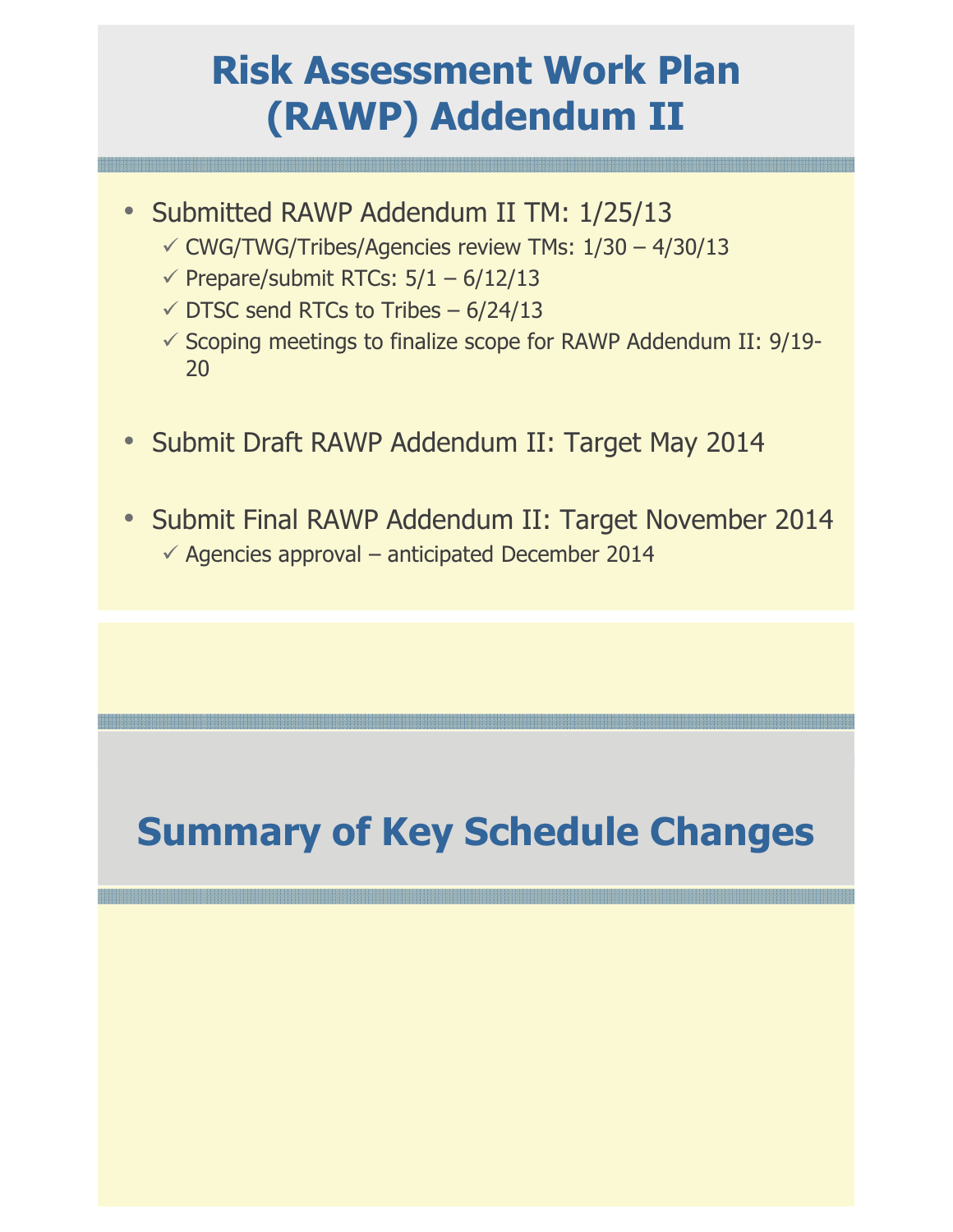#### **Handout 8B**

#### **Summary of Key Schedule Changes since August 15, 2007 (Rev. 20)**

| October 16, 2013 changes highlighted in Yellow - changes are from July 17, 2013 |
|---------------------------------------------------------------------------------|
|---------------------------------------------------------------------------------|

| <b>Activities</b>                                                                                                     | <b>Forecast Schedule Deviation</b>                                                                                                                                                                                                                                                                                                                                                         | <b>Key Reasons</b>                                                                                                                                                                                                                                                                                                                                                                                                                                                                                                                                                                                                                                                                                                                                                                                                                                                                                                                                                               |
|-----------------------------------------------------------------------------------------------------------------------|--------------------------------------------------------------------------------------------------------------------------------------------------------------------------------------------------------------------------------------------------------------------------------------------------------------------------------------------------------------------------------------------|----------------------------------------------------------------------------------------------------------------------------------------------------------------------------------------------------------------------------------------------------------------------------------------------------------------------------------------------------------------------------------------------------------------------------------------------------------------------------------------------------------------------------------------------------------------------------------------------------------------------------------------------------------------------------------------------------------------------------------------------------------------------------------------------------------------------------------------------------------------------------------------------------------------------------------------------------------------------------------|
| Groundwater                                                                                                           |                                                                                                                                                                                                                                                                                                                                                                                            |                                                                                                                                                                                                                                                                                                                                                                                                                                                                                                                                                                                                                                                                                                                                                                                                                                                                                                                                                                                  |
| Intermediate (60%) Design<br>(through Comment<br>Resolution)<br>(Lines 1457-1470)                                     | FF 3/30/2011 (Rev. 11)<br>$\bullet$<br>FF 4/9/2011 (Rev. 12)<br>$\bullet$<br>FF 6/14/2012 (Rev. 13)<br>$\bullet$<br>FF 8/9/2012 (Rev. 14)<br>$\bullet$<br>FF 12/11/12 (Rev. 15)<br>$\bullet$<br>FF 06/28/2013 (Rev. 16)<br>$\bullet$<br>FF 10/1/2013 (Rev. 17)<br>$\bullet$<br>FF 12/18/2013 (Rev. 19)<br>$\bullet$<br>FF 12/19/2013 (Rev. 20)<br>$\bullet$                                | Cascading extension of schedule from Preliminary (30%) Design.<br>$\bullet$<br>Additional time to incorporate comments and prepare 60% Design.<br>٠<br>Extend duration for CWG/TWG review from 30 to 60 calendar days.<br>٠<br>Extend duration for Tribal Consultation from 30 to 60 calendar days.<br>$\bullet$<br>Extend duration of DTSC/DOI review from 45 to 75 calendar days.<br>$\bullet$<br>Adjusted schedule to allow for additional time to evaluate freshwater<br>$\bullet$<br>options that do not require arsenic treatment.<br>Schedule reflected DTSC's directive in the 12/31/2012 letter.<br>$\bullet$<br>Updated the RTC process per the 10/16/12 meeting.<br>$\bullet$<br>Extend duration to reflect: a) a request for a 45-day extension for review<br>$\bullet$<br>and comment on the 60% design, b) additional time for meetings to discuss<br>response to comments from 1 day to 1 week, and c) additional step for<br>PG&E to finalize and resubmit RTCs. |
| Implementation of<br>Alternative Freshwater<br>Source Evaluation including<br><b>CEOA Review</b><br>(Lines 1472-1502) | FF 6/7/2013 (Rev. 17)<br>$\bullet$<br>FF 8/7/2013 (Rev. 18)<br>$\bullet$<br>FF 11/12/2013 (Rev. 19)<br>$\bullet$<br>FF 12/20/2013 (Rev. 20)<br>$\bullet$                                                                                                                                                                                                                                   | Schedule reflected additional time for consultation, response to comments,<br>$\bullet$<br>and finalizing the Implementation Plan.<br>Extend duration to reflect timing for responding to comments, finalizing<br>the Final Implementation Plan, State CEQA review, and Agencies<br>approval.<br>Schedule reflected additional time for Tribe's review and comment as well<br>$\bullet$<br>as agencies evaluation of Final Work Plan, RTCs and CEQA compliance.                                                                                                                                                                                                                                                                                                                                                                                                                                                                                                                  |
| Pre-Final (90%)/Final (100%)<br>Design (through Approvals)<br>(Lines 1508-1519)                                       | FF 9/24/2012 (Rev. 11)<br>$\bullet$<br>FF 10/2/2012 (Rev. 12)<br>$\bullet$<br>FF 11/30/2012 (Rev. 13)<br>$\bullet$<br>FF 1/29/2013 (Rev. 14)<br>$\bullet$<br>FF 7/2/2013 (Rev. 15)<br>$\bullet$<br>FF 1/20/2014 (Rev. 16)<br>$\bullet$<br>FF 5/22/2014 (Rev. 17)<br>$\bullet$<br>FF 9/8/2014 (Rev. 18)<br>$\bullet$<br>FF 10/7/2014 (Rev. 19)<br>$\bullet$<br>FF 10/23/2014 (Rev. 20)<br>٠ | Cascading extension of schedule from Preliminary (30%) Design.<br>$\bullet$<br>Extend duration for CWG/TWG review from 30 to 60 calendar days.<br>$\bullet$<br>Extend duration for Tribal Consultation from 30 to 60 calendar days.<br>$\bullet$<br>Extend duration of DTSC/DOI review from 45 to 75 calendar days.<br>$\bullet$<br>Cascading changes from Intermediate (60%) Design and 60% Design<br>$\bullet$<br>Addendum.<br>Cascading changes from the Freshwater Source Evaluation schedule.<br>$\bullet$<br>$\overline{1}$                                                                                                                                                                                                                                                                                                                                                                                                                                                |

| Construction/Remedial<br>Action Work Plan (through<br>Approvals)<br>(Lines 1520-1531)                                          | FF 9/24/2012 (Rev. 11)<br>$\bullet$<br>FF 10/2/2012 (Rev. 12)<br>$\bullet$<br>FF 11/30/2012 (Rev. 13)<br>$\bullet$<br>FF 1/29/2013 (Rev. 14)<br>$\bullet$<br>FF 7/2/2013 (Rev. 15)<br>$\bullet$<br>FF 1/20/2014 (Rev. 16)<br>$\bullet$<br>FF 5/22/2014 (Rev. 17)<br>$\bullet$<br>FF 9/8/2014 (Rev. 18)<br>$\bullet$<br>FF 10/7/2014 (Rev. 19)<br>$\bullet$<br>FF 10/23/2014 (Rev. 20)<br>$\bullet$            | Cascading extension of schedule from Preliminary (30%) Design.<br>٠<br>Extend duration for CWG/TWG review from 30 to 60 calendar days.<br>٠<br>Extend duration for Tribal Consultation from 30 to 60 calendar days.<br>$\bullet$<br>Extend duration of DTSC/DOI review from 45 to 75 calendar days.<br>$\bullet$<br>Cascading changes from Intermediate (60%) Design and 60% Design<br>٠<br>Addendum.<br>Cascading changes from the Freshwater Source Evaluation schedule.<br>٠ |
|--------------------------------------------------------------------------------------------------------------------------------|---------------------------------------------------------------------------------------------------------------------------------------------------------------------------------------------------------------------------------------------------------------------------------------------------------------------------------------------------------------------------------------------------------------|---------------------------------------------------------------------------------------------------------------------------------------------------------------------------------------------------------------------------------------------------------------------------------------------------------------------------------------------------------------------------------------------------------------------------------------------------------------------------------|
| Right of Ways/Easements/<br>Landowner Agreements/<br>Other Approvals/<br>Compliance/Community<br>Outreach<br>(Lines 1532-1548) | FF 12/28/2012 (Rev. 11)<br>$\bullet$<br>FF 1/7/2013 (Rev. 12)<br>$\bullet$<br>FF 2/27/2013 (Rev. 13)<br>FF 4/15/2013 (Rev. 14)<br>$\bullet$<br>FF 9/13/2013 (Rev. 15)<br>$\bullet$<br>FF 2/21/2014 (Rev. 16)<br>$\bullet$<br>FF 6/23/2014 (Rev. 17)<br>٠<br>FF 10/10/2014 (Rev. 18)<br>$\bullet$<br>FF 11/10/2014 (Rev. 19)<br>$\bullet$<br>FF 11/24/2014 (Rev. 20)<br>$\bullet$                              | Cascading extension of schedule from Preliminary (30%) Design.<br>٠<br>Cascading extension of schedule from Intermediate (60%) Design.<br>٠<br>Added details on community outreach activities - State/Federal.<br>٠<br>Cascading changes from Intermediate (60%) Design and 60% Design<br>٠<br>Addendum.<br>Cascading changes from the Freshwater Source Evaluation schedule.<br>٠                                                                                              |
| Construction<br>(Lines 1550-1564)                                                                                              | FF for completion of construction<br>$6/18/2014$ (Rev. 11)<br>$\bullet$<br>$6/26/2014$ (Rev. 12)<br>$\bullet$<br>8/18/2014 (Rev. 13)<br>$\bullet$<br>$9/29/2014$ (Rev. 14)<br>$\bullet$<br>$2/26/2015$ (Rev. 15)<br>$\bullet$<br>$9/17/2015$ (Rev. 16)<br>$12/4/2015$ (Rev. 17)<br>$\bullet$<br>$9/16/2016$ (Rev. 18)<br>$\bullet$<br>10/17/2016 (Rev. 19)<br>$\bullet$<br>$11/2/2016$ (Rev. 20)<br>$\bullet$ | Cascading extension of schedule from Preliminary (30%) Design.<br>٠<br>Cascading extension of schedule from Intermediate (60%) Design<br>٠<br>Addendum.<br>Added high level details on construction activities at 60% design stage.<br>٠<br>Cascading changes from Intermediate (60%) Design and 60% Design<br>Addendum.<br>Cascading changes from the Freshwater Source Evaluation schedule.<br>٠                                                                              |
| Start-up<br>(Lines 1550-1556)                                                                                                  | FF for completion of startup<br>12/14/2015 (Rev. 14)<br>$\bullet$<br>$5/13/2016$ (Rev. 15)<br>$\bullet$<br>$12/2/2016$ (Rev. 16)<br>$\bullet$<br>2/20/2017 (Rev. 17)<br>$\bullet$<br>11/23/2017 (Rev. 18)<br>$\bullet$<br>$1/2/2018$ (Rev. 19)<br>٠                                                                                                                                                           | Cascading extension of schedule from the above items.<br>٠<br>Cascading changes from Intermediate (60%) Design and 60% Design<br>٠<br>Addendum.<br>Cascading changes from the Freshwater Source Evaluation schedule.                                                                                                                                                                                                                                                            |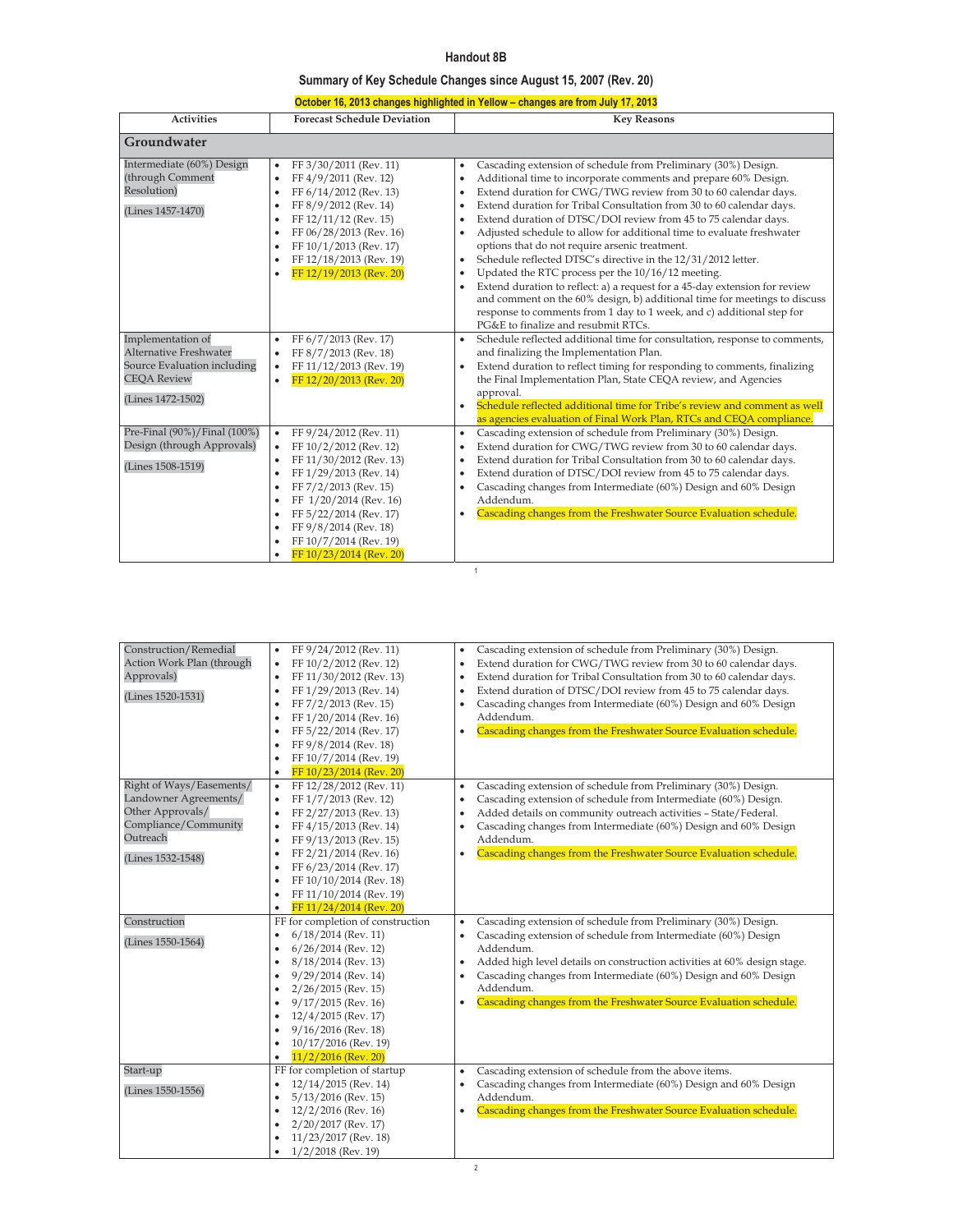|                               | $\bullet$              | $1/18/2018$ (Rev. 20)                                                  |           |                                                                                                   |
|-------------------------------|------------------------|------------------------------------------------------------------------|-----------|---------------------------------------------------------------------------------------------------|
| Soil                          |                        |                                                                        |           |                                                                                                   |
| RFI/RI Volume 1 Addendum      | $\bullet$              | FF 11/12/13 (Rev. 18)                                                  |           | Cascading changes to extensions of 60% design comment period.                                     |
| (Lines 287-307)               | $\bullet$              | FF 1/14/14 (Rev. 19)                                                   |           |                                                                                                   |
| Soil RFI/RI Work Plan (Draft, | $\bullet$<br>$\bullet$ | FF 1/23/14 (Rev. 20)<br>Extend FF by 1.5 mos.                          |           | 1 month due to DQO discussion and past data evaluation.                                           |
| Final, and Work Plan          | $\bullet$              | Extend FF by 2 weeks                                                   |           | 0.5 month due to incorporation of perimeter sampling walk/verification.                           |
| Approvals including CEQA      | $\bullet$              | Submitted RTCs on 5/5/08                                               |           | Additional time for agency review of Part B Work Plan.                                            |
| review)                       | $\bullet$              | Submitted letter on Part B                                             |           | DTSC completed review of Part B Phase 1 proposal (7/2/09), issued                                 |
| (Lines 824-884)               |                        | phasing on 7/17/08. In agencies                                        |           | request letter to PG&E.                                                                           |
|                               |                        | review (Rev. 4)                                                        |           | PG&E responded to DTSC's 7/2/09 letter (8/14/09).                                                 |
|                               | $\bullet$              | Submitted details on approach to                                       |           | PG&E received DTSC's final direction on Part B (10/5/09), to resume Part                          |
|                               |                        | Part B Phase 1 on 9/30/08. In                                          |           | B activities in February 2010.                                                                    |
|                               |                        | agencies review (Rev. 5). Part B is<br>on hold until agencies complete | $\bullet$ | Added time for agency review and direct on conflicting comments on Draft<br>Part B Work Plan.     |
|                               |                        | this review (Rev. 6)                                                   |           | Adjusted schedule to reflect State of CA furlough ending 6/1/2010.                                |
|                               | $\bullet$              | Extend FF to 12/1/2011 (Rev. 7)                                        |           | Align the start of Section 106 Consultation with the start of stakeholders/                       |
|                               | $\bullet$              | Reduce FF to 1/19/2011 (Rev. 8)                                        |           | agencies review of Final Part B Work Plan.                                                        |
|                               | $\bullet$              | Extend FF to 5/25/2011 (Rev. 9)                                        |           | Added time for preparation/submittal/concurrence with Draft DQO TM.                               |
|                               | $\bullet$              | Extend FF to 7/28/2011 (Rev. 10)                                       |           | Added time for preparation/submittal of Draft DQO TM.                                             |
|                               | $\bullet$              | FF 8/31/2011 (Rev. 11)                                                 |           | Adjusted time for revision of Draft Part B DQO TM, combination of Part A                          |
|                               | ٠                      | FF 12/6/2011 (Rev. 12)<br>FF 3/1/2012 (Rev. 13)                        |           | and Part B into one Work Plan, and reflection of PA consultation (55                              |
|                               | $\bullet$<br>$\bullet$ | FF 5/11/2012 (Rev. 14)                                                 |           | calendar days).<br>Adjusted schedule to reflect additional time for Tribal consultation (total of |
|                               | ٠                      | FF 9/6/2012 (Rev. 15)                                                  |           | 55 calendar days), followed by SHPO consultation (assume 30 calendar                              |
|                               | $\bullet$              | FF 10/31/2012 (Rev. 16)                                                |           | days).                                                                                            |
|                               | $\bullet$              | FF 9/13/2013 (Rev. 17)                                                 |           | Adjusted schedule to reflect the comment resolution period, including time                        |
|                               | ٠                      | FF 1/24/14 (Rev. 18)                                                   |           | for site visits requested by DTSC and the Tribes.                                                 |
|                               | ٠                      | FF 8/22/2014 (Rev.20)                                                  |           | Schedule extension reflected additional time for comment resolution.                              |
|                               |                        |                                                                        |           | Schedule extension also reflected additional time for revising work plan to                       |
|                               |                        |                                                                        |           | incorporate responses to comments.                                                                |
|                               |                        |                                                                        |           | Additional two weeks for CWG/TWG/Tribes to review responses to<br>comments.                       |
|                               |                        |                                                                        |           | TWG meeting to discuss responses to comments.                                                     |
|                               |                        |                                                                        |           | Added approx. 4 weeks for comment resolution.                                                     |
|                               |                        |                                                                        |           | The current anticipated approval date for the Final Soil RFI/RI Work Plan                         |
|                               |                        |                                                                        |           | is an estimate and is pending CEQA review.                                                        |

3

|                                    |                                                              | Adjusted schedule to reflect additional time required to respond to DTSC's<br>comments on the September 2012 Work Plan and to revise the Work Plan.<br>Adjusted schedule to include the Soil EIR and to reflect the new agency<br>approval date for the Soil Work Plan.<br>Additional time required for Tribal discussion on mitigation measures (Soil<br>EIR).<br>Additional time required for survey and reporting of historical/<br>archaeological sites in the Soil EIR Project Area. Additional time to<br>incorporate the survey information into the Soil EIR.<br>Schedule reflected additional time for Soil EIR/Work Plan approval (e.g.,<br>data gaps evaluation, Tribal inputs on land use and key view, view shed |
|------------------------------------|--------------------------------------------------------------|-------------------------------------------------------------------------------------------------------------------------------------------------------------------------------------------------------------------------------------------------------------------------------------------------------------------------------------------------------------------------------------------------------------------------------------------------------------------------------------------------------------------------------------------------------------------------------------------------------------------------------------------------------------------------------------------------------------------------------|
|                                    |                                                              | visual analysis).                                                                                                                                                                                                                                                                                                                                                                                                                                                                                                                                                                                                                                                                                                             |
| Work Plan Implementation/          | FF 8/16/2013 (Rev. 15)<br>$\bullet$                          | Adjusted schedule to reflect current anticipated approval date and scope of<br>$\bullet$                                                                                                                                                                                                                                                                                                                                                                                                                                                                                                                                                                                                                                      |
| Data Analysis                      | FF 10/24/2013 (Rev. 16)                                      | the Final Soil RFI/RI Work Plan.                                                                                                                                                                                                                                                                                                                                                                                                                                                                                                                                                                                                                                                                                              |
| (Lines 892 - 899)                  | FF 9/8/2014 (Rev. 17)                                        | Cascading changes from Soil Work Plan approval and Soil EIR.                                                                                                                                                                                                                                                                                                                                                                                                                                                                                                                                                                                                                                                                  |
|                                    | FF 1/19/2015 (Rev. 18)<br>FF 8/17/2015 (Rev.20)<br>$\bullet$ |                                                                                                                                                                                                                                                                                                                                                                                                                                                                                                                                                                                                                                                                                                                               |
| RFI/RI Vol. 3 Reporting            | FF 7/8/2014 (Rev. 15)<br>$\bullet$                           | Adjusted schedule to reflect current anticipated approval date and scope of<br>٠                                                                                                                                                                                                                                                                                                                                                                                                                                                                                                                                                                                                                                              |
| (Draft, RTCs, Final,               | FF 10/1/2014 (Rev. 16)<br>٠                                  | the Final Soil RFI/RI Work Plan.                                                                                                                                                                                                                                                                                                                                                                                                                                                                                                                                                                                                                                                                                              |
| Approvals)                         | FF 8/18/2015 (Rev. 17)<br>٠                                  | Cascading changes from Soil Work Plan approval and Soil EIR.                                                                                                                                                                                                                                                                                                                                                                                                                                                                                                                                                                                                                                                                  |
| (Lines 900 - 916)                  | FF 12/29/2015 (Rev. 18)<br>٠                                 |                                                                                                                                                                                                                                                                                                                                                                                                                                                                                                                                                                                                                                                                                                                               |
|                                    | FF 7/26/2016 (Rev.20)<br>$\bullet$                           |                                                                                                                                                                                                                                                                                                                                                                                                                                                                                                                                                                                                                                                                                                                               |
| Risk Assessment Work Plan          | FF 1/24/2014 (Rev. 16)<br>$\bullet$                          | Adjusted schedule to reflect the additional time required for<br>٠                                                                                                                                                                                                                                                                                                                                                                                                                                                                                                                                                                                                                                                            |
| Addendum II (through<br>Approvals) | FF 3/12/2014 (Rev. 17)                                       | review/comment on the proposed changes to the RAWP and the<br>Arrowweed tech memo.                                                                                                                                                                                                                                                                                                                                                                                                                                                                                                                                                                                                                                            |
|                                    | FF 5/11/2014 (Rev. 18)<br>FF 12/7/2014 (Rev. 20)             | Cascading changes from Soil Work Plan approval and Soil EIR.                                                                                                                                                                                                                                                                                                                                                                                                                                                                                                                                                                                                                                                                  |
| (Lines 1128-1151)                  |                                                              |                                                                                                                                                                                                                                                                                                                                                                                                                                                                                                                                                                                                                                                                                                                               |
| Risk Assessment (through           | FF 7/22/2015 (Rev. 16)<br>$\bullet$                          | Adjusted schedule to reflect current anticipated schedule for approval of<br>٠                                                                                                                                                                                                                                                                                                                                                                                                                                                                                                                                                                                                                                                |
| Approvals)                         | FF 6/7/2016 (Rev. 17)                                        | Final Soil RFI/RI Work Plan, completion of Work Plan                                                                                                                                                                                                                                                                                                                                                                                                                                                                                                                                                                                                                                                                          |
| (Lines 1169 - 1184)                | FF 10/18/2016 (Rev. 18)<br>٠                                 | Implementation/Data Analysis, approval of RFI/RI Vol. 3 Reporting, and                                                                                                                                                                                                                                                                                                                                                                                                                                                                                                                                                                                                                                                        |
|                                    | FF 5/16/2017 (Rev. 20)                                       | approval of the Risk Assessment Work Plan Addendum II.<br>Cascading changes from Soil Work Plan approval and Soil EIR.                                                                                                                                                                                                                                                                                                                                                                                                                                                                                                                                                                                                        |
| CMS/FS Report (through             | FF for approval of CMS/FS                                    | Approx. 2 months due to cascading delay from Part A Phase 1 workplan/<br>٠                                                                                                                                                                                                                                                                                                                                                                                                                                                                                                                                                                                                                                                    |
| Approvals)                         | $2/21/12$ (Rev. 2)<br>$\bullet$                              | approval/permitting.                                                                                                                                                                                                                                                                                                                                                                                                                                                                                                                                                                                                                                                                                                          |
|                                    | $7/3/2012$ (Rev. 3)                                          | 1 month from adding a link between tribal review of CMS/FS and PG&E                                                                                                                                                                                                                                                                                                                                                                                                                                                                                                                                                                                                                                                           |
| (Lines 1245 - 1262)                | $8/21/2012$ (Rev. 5)<br>٠                                    | response to comments.                                                                                                                                                                                                                                                                                                                                                                                                                                                                                                                                                                                                                                                                                                         |
|                                    | $2/15/2013$ (Rev. 6)                                         | Cascading delay from Part A approval.                                                                                                                                                                                                                                                                                                                                                                                                                                                                                                                                                                                                                                                                                         |
|                                    | $12/4/2013$ (Rev. 7)<br>٠                                    | Cascading delay from Part A Phase 1 data gaps evaluation.                                                                                                                                                                                                                                                                                                                                                                                                                                                                                                                                                                                                                                                                     |